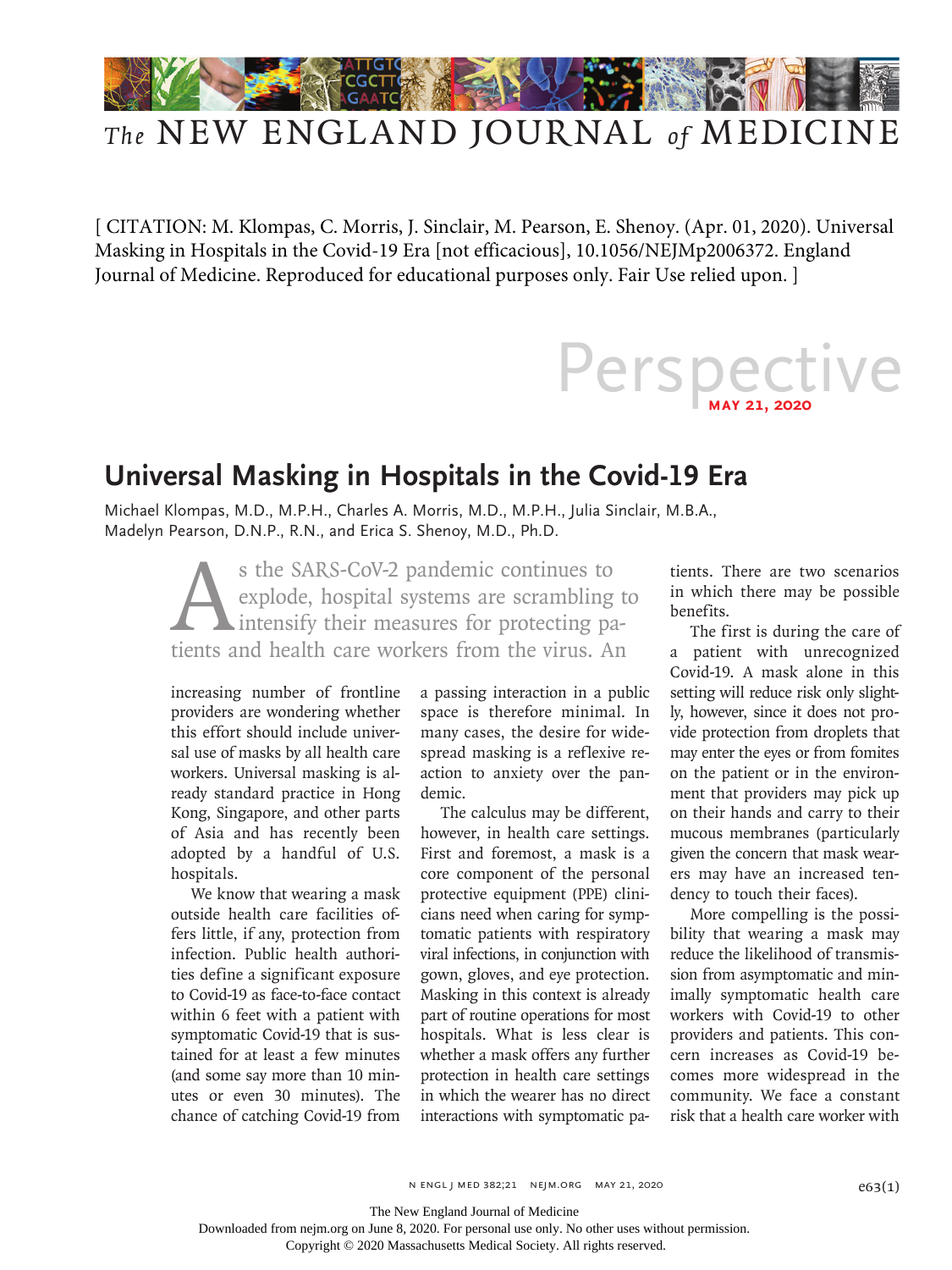early infection may bring the virus into our facilities and transmit it to others. Transmission from people with asymptomatic infection has been well documented, although it is unclear to what extent such transmission contributes to the overall spread of infection.<sup>1-3</sup>

More insidious may be the health care worker who comes to work with mild and ambiguous symptoms, such as fatigue or muscle aches, or a scratchy throat and mild nasal congestion, that they attribute to working long hours or stress or seasonal allergies, rather than recognizing that they may have early or mild Covid-19. In our hospitals, we have already seen a number of instances in which staff members either came to work well but developed symptoms of Covid-19 partway through their shifts or worked with mild and ambiguous symptoms that were subsequently diagnosed as Covid-19. These cases have led to large numbers of our patients and staff members being exposed to the virus and a handful of potentially linked infections in health care workers. Masking all providers might limit transmission from these sources by stopping asymptomatic and minimally symptomatic health care workers from spreading virus-laden oral and nasal droplets.

What is clear, however, is that universal masking alone is not a panacea. A mask will not protect providers caring for a patient with active Covid-19 if it's not accompanied by meticulous hand hygiene, eye protection, gloves, and a gown. A mask alone will not prevent health care workers with early Covid-19 from contaminating their hands and spreading the virus to patients and colleagues. Focusing on universal masking alone may,

paradoxically, lead to more transmission of Covid-19 if it diverts attention from implementing more fundamental infectioncontrol measures.

Such measures include vigorous screening of all patients coming to a facility for symptoms of Covid-19 and immediately getting them masked and into a room; early implementation of contact and droplet precautions, including eye protection, for all symptomatic patients and erring on the side of caution when in doubt; rescreening all admitted patients daily for signs and symptoms of Covid-19 in case an infection was incubating on admission or they were exposed to the virus in the hospital; having a low threshold for testing patients with even mild symptoms potentially attributable to a viral respiratory infection (this includes patients with pneumonia, given that a third or more of pneumonias are caused by viruses rather than bacteria); requiring employees to attest that they have no symptoms before starting work each day; being attentive to physical distancing between staff members in all settings (including potentially neglected settings such as elevators, hospital shuttle buses, clinical rounds, and work rooms); restricting and screening visitors; and increasing the frequency and reliability of hand hygiene.

The extent of marginal benefit of universal masking over and above these foundational measures is debatable. It depends on the prevalence of health care workers with asymptomatic and minimally symptomatic infections as well as the relative contribution of this population to the spread of infection. It is informative, in this regard, that the prevalence of Covid-19 among asymptomatic evacuees from Wuhan during the height of the epidemic there was only 1 to 3%.<sup>4,5</sup> Modelers assessing the spread of infection in Wuhan have noted the importance of undiagnosed infections in fueling the spread of Covid-19 while also acknowledging that the transmission risk from this population is likely to be lower than the risk of spread from symptomatic patients.<sup>3</sup> And then the potential benefits of universal masking need to be balanced against the future risk of running out of masks and thereby exposing clinicians to the much greater risk of caring for symptomatic patients without a mask. Providing each health care worker with one mask per day for extended use, however, may paradoxically improve inventory control by reducing one-time uses and facilitating centralized workflows for allocating masks without risk assessments at the individual-employee level.

There may be additional benefits to broad masking policies that extend beyond their technical contribution to reducing pathogen transmission. Masks are visible reminders of an otherwise invisible yet widely prevalent pathogen and may remind people of the importance of social distancing and other infection-control measures.

It is also clear that masks serve symbolic roles. Masks are not only tools, they are also talismans that may help increase health care workers' perceived sense of safety, well-being, and trust in their hospitals. Although such reactions may not be strictly logical, we are all subject to fear and anxiety, especially during times of crisis. One might argue that fear and anxiety are better countered with data and education than with a marginally beneficial mask, par-

n engl j med 382;21 nejm.org May 21, 2020

The New England Journal of Medicine

Downloaded from nejm.org on June 8, 2020. For personal use only. No other uses without permission.

Copyright © 2020 Massachusetts Medical Society. All rights reserved.